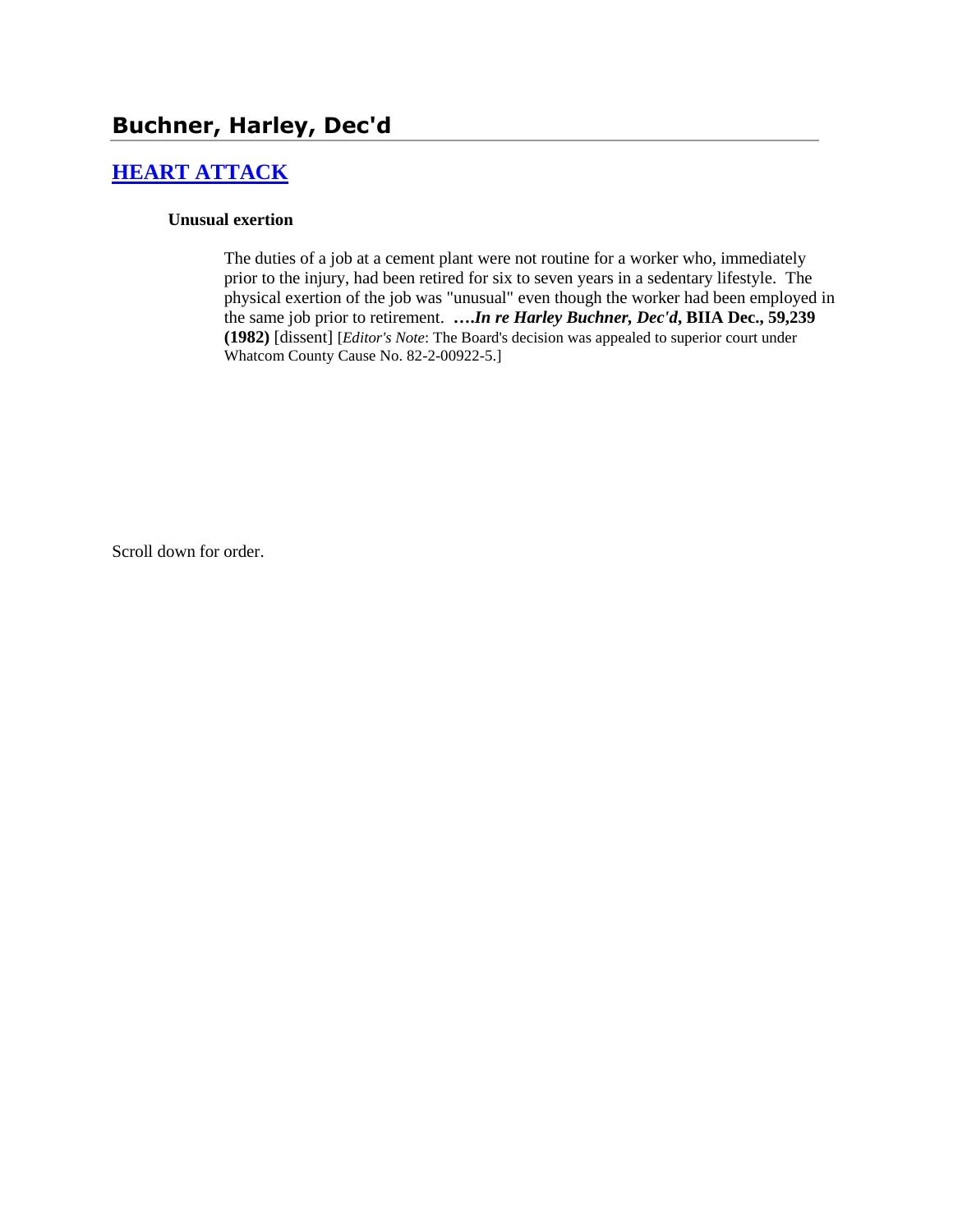### **BEFORE THE BOARD OF INDUSTRIAL INSURANCE APPEALS STATE OF WASHINGTON**

**)**

## **IN RE: HARLEY BUCHNER, DEC'D ) DOCKET NO. 59,239**

**CLAIM NO. H-805687 ) DECISION AND ORDER**

APPEARANCES:

Petitioner, Lillian A. Buchner, surviving spouse of Harley Buchner, Dec'd, by Roehl and Roehl, per Carl F. Roehl, Jr.

Employer, Columbia Cement Corp., by Richard B. Johnson

Department of Labor and Industries, by The Attorney General, per William Taylor and J. Dianne Garcia, Assistants

This is an appeal filed by the employer on April 13, 1981, from an order of the Department of Labor and Industries dated March 31, 1981, which adhered to the provisions of a prior order dated February 27, 1981, allowing a widow's pension to Lillian A. Buchner, surviving spouse of Harley Buchner, deceased. **AFFIRMED**.

# **DECISION**

Pursuant to RCW 51.52.104 and RCW 51.52.106, this matter is before the Board for review and decision on a timely Petition for Review filed by the petitioner to a Proposed Decision and Order issued on May 18, 1982, in which the order of the Department dated March 31, 1981 was reversed, and remanded to the Department with direction to issue an order rejecting the claim for the reason that Mr. Buchner's death was not the result of an industrial accident or injury.

The Board has reviewed the evidentiary rulings in the record of proceedings and finds that no prejudicial error was committed and said rulings are hereby affirmed.

The course of the working career of Mr. Harley Buchner was spent as a laborer for Columbia Cement Corporation. During that time there is no question that he was accustomed to performing, was required to perform, and did perform strenuous manual labor integral to the various cement manufacturing operations of his employer. His life style, however, markedly changed beginning 1974 when he embarked on his retirement.

Upon retiring, Mr. Buchner did little in the way of exertional activity. The facts before us well support that ever since his retirement Mr. Buchner had been relatively sedentary. Certainly, seven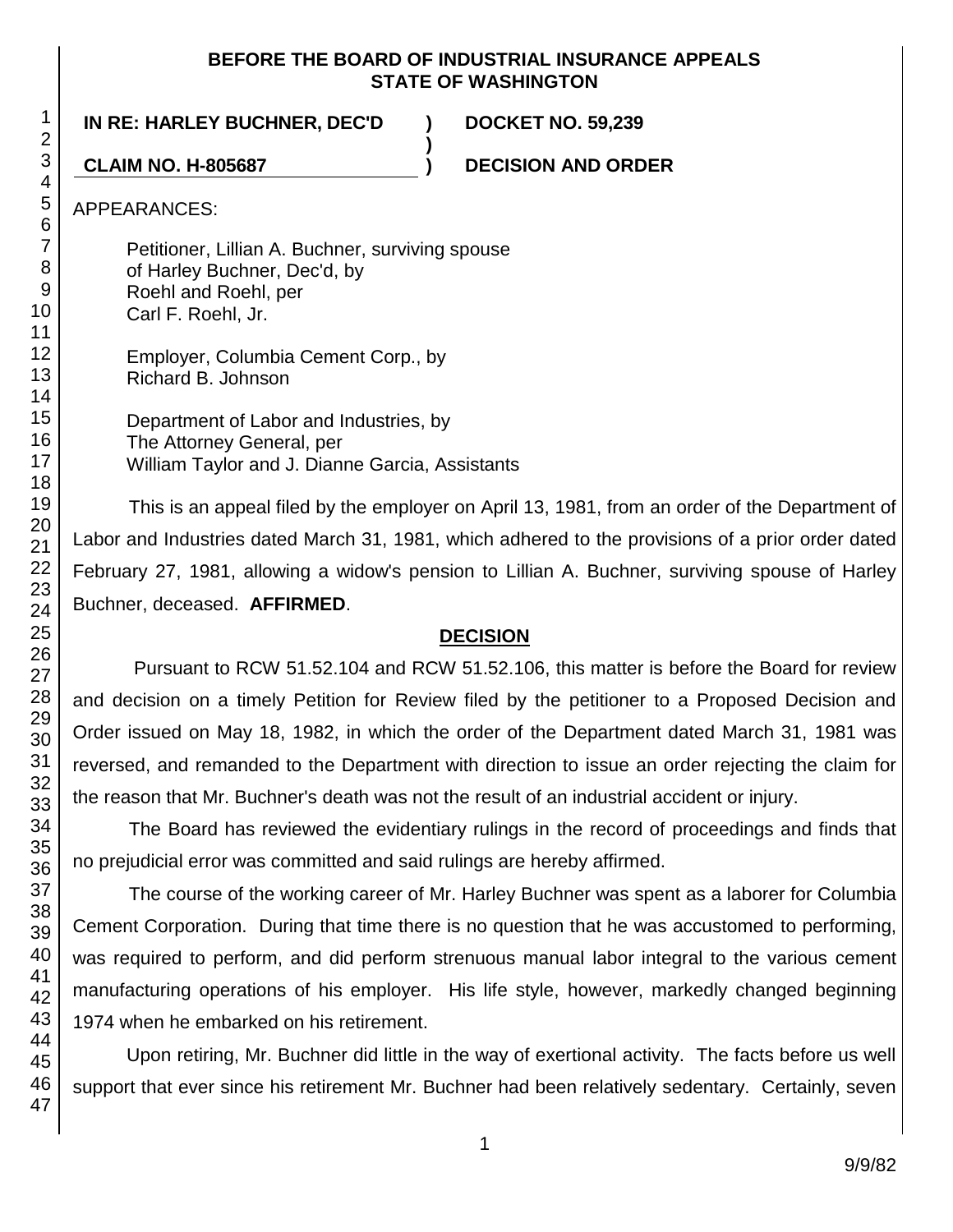years after his retirement he was not accustomed to the physical demands that a cement manufacturing laborer was called upon to perform.

In January 1981, Mr. Buchner was requested to help out at his former job, the cement plant being shorthanded. On Monday, January 5, 1981, he reported to work and spent a portion of the day loading cement sacks from a conveyor belt to pallets, the heaviest chore in the plant. The remainder of the day he drove a forklift and assisted in cleaning up. The following morning involved much the same routine. At the lunch break on the second day, he sat down for a brief rest. At the completion of the break, a co-worker attempted to rouse him to return to work but found him unconscious. Failing to respond to treatment in a hospital emergency room, Mr. Buchner died.

An autopsy disclosed the existence of marked coronary artery disease and evidence that an acute myocardial infarction had very recently occurred. The preponderance of the medical evidence in the record before us supports that the infarction occurred as a result of the exertional activity required during the time Mr. Buchner was asked to return to his former job.

The compensability of cardiovascular injuries under this state's Industrial Insurance Act has received much attention in reported decisions. This state holds to the view of a minority of jurisdictions that unusual or extraordinary exertion must be apparent as a proximate cause of a worker's cardiovascular insult before such can be accepted as an industrial injury under the purview of our statute. Windust v. Department of Labor and Industries, 52 Wn. 2d 33 (1958). The Windust decision changed the course of "heart injury" claims in this state by reversing a number of decisions traceable to and preceding the previous leading case of McCormick Lumber Company v. Department of Labor and Industries, 7 Wn. 2d 40 (1941). Under the reasoning expressed in McCormick, the court had held that requiring unusual effort or strain would be in conflict with the language of prior holdings. Thereby, the court had adhered to the rule that an accident arose when the required exertion producing the accident was too great for the man undertaking the work whatever the degree of exertion or the condition of the worker's health.

With a specific overruling of the reasoning advanced in McCormick, this state's appellate courts embarked on a distinct line of decisions adhering to the unusual exertion rule with little additional elaboration of law until Chittenden v. Department of Labor and Industries, 71 Wn. 2d 899 (1967). However, the most recent decision of the court of appeals in Louderback v. Department of Labor and Industries, 19 Wn. App. 138 (1978) took issue with dictum expressed in Chittenden. The analysis of the court of appeals indicated that the supreme court had incorrectly summarized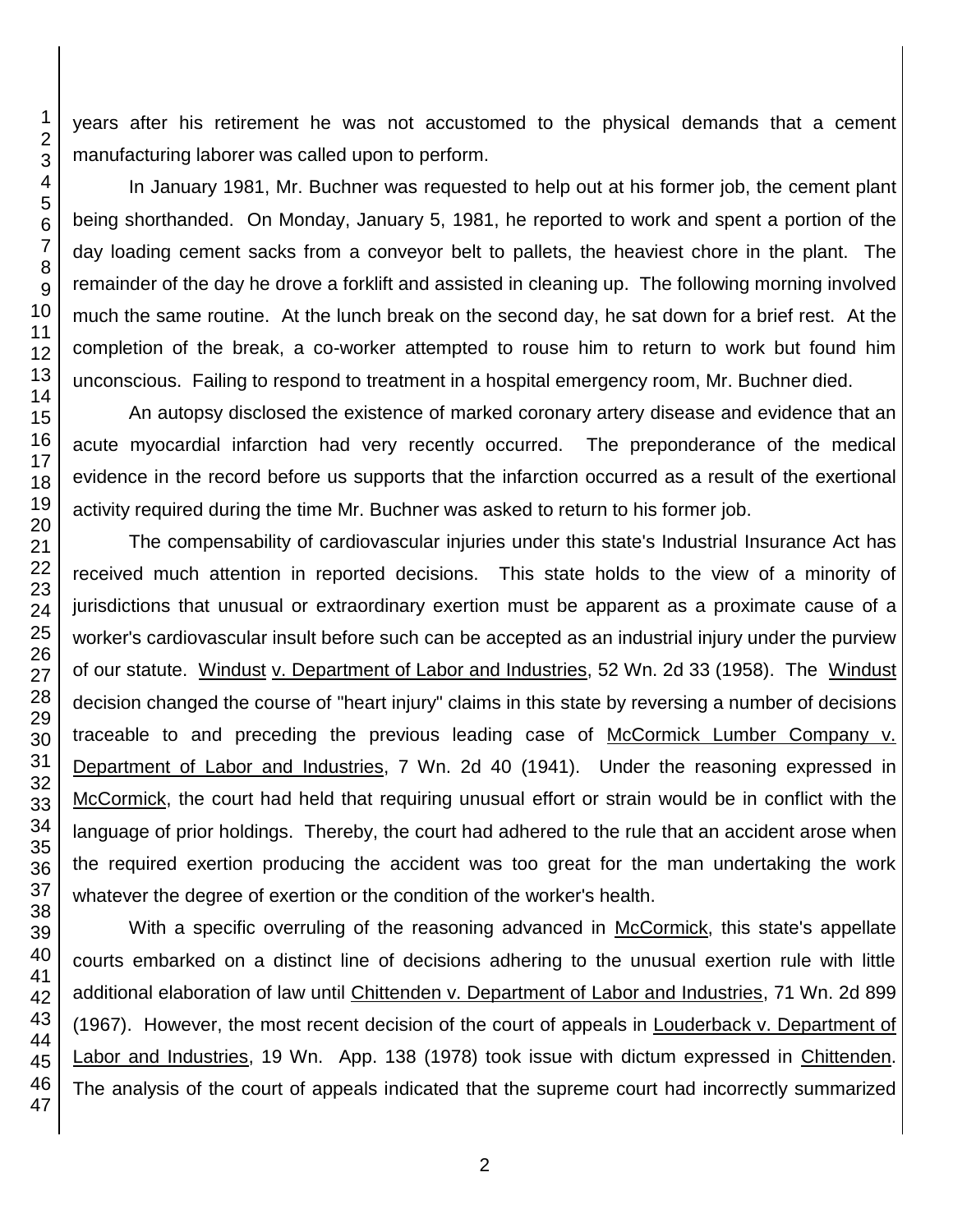the true holding of the post-Windust decision of Lawson v. Department of Labor and Industries, 63 Wn. 2d 79 (1963). The court of appeals in Louderback viewed the force of Windust and its case law progeny as holding that as a matter of law the performance of routine tasks normally required of an occupation by one engaged regularly in that occupation cannot be considered an "event" precipitating a heart attack even though the worker may have performed the specific routine task infrequently. The majority of this Board understand the Louderback decision to identify four elements

which if met will preclude as a matter of law the finding of an injury in "heart" cases. Those four elements include the performance of (1) routine tasks (2) normally required by one (3) engaged regularly in (4) that occupation. Conversely, should any one of those four elements not be present, it would be inappropriate to conclude that as a matter of law the claim was to be rejected.

The term "routine" was further defined and noted in Louderback to be "the habitual method of performance of established procedures," or "adherence to a pattern of behavior characterized by mechanical repetition." The failure of one of the four elements above described was termed to be the "something more" which would permit the trier of fact to view the event, i.e., required exertion, as legally sufficient (assuming evidence of medical causal relationship) to support the conclusion of compensability. The decision was quite specific in describing that the "something more" could be:

- "(1) The worker had not previously been regularly engaged in that specific occupation,...
- (2) The worker, although previously regularly engaged in that specific occupation,, had not previously performed that particular routine task,...
- (3) The worker, although previously regularly engaged in that specific occupation, performed that particular routine task under conditions which entailed substantially more physical exertion than usual..."

Applying the four elements gleaned from the Louderback decision, there are several respects in which the facts surrounding Mr. Buchner's death should not preclude his widow from making a valid claim for compensation. As noted above, Mr. Buchner had been retired for a period of seven years to a sedentary life-style. He began work on January 5, 1981, attempting to perform heavy manual labor of the same type he had performed prior to his retirement. However, we believe the intervening six to seven years of physical inactivity certainly made the duties of a cement manufacturing laborer to be non-routine for him. Second, he had not been regularly engaged in any specific occupation but rather was disposed only to perform sedentary avocations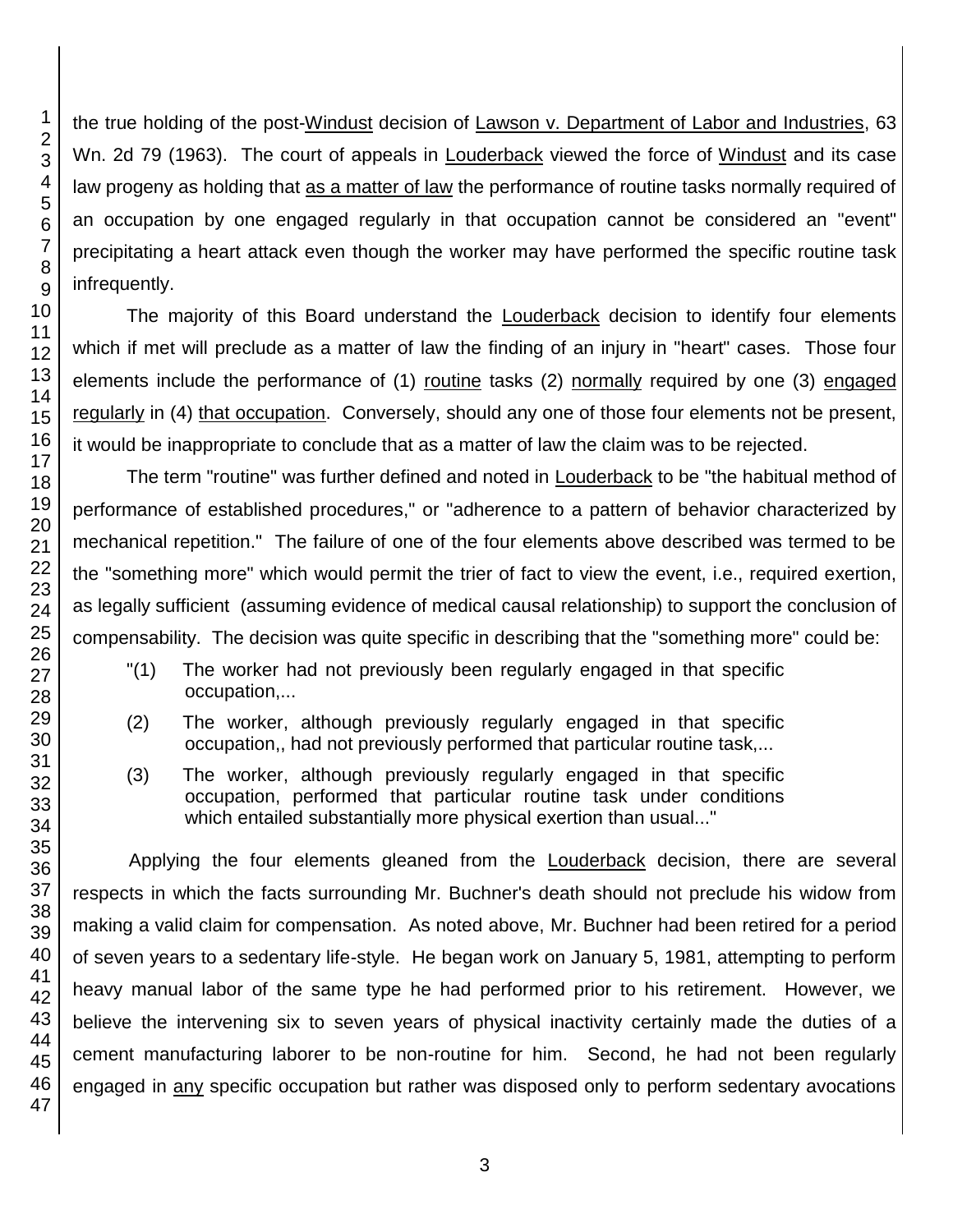and hobbies. Even though he had much experience and knowledge of what the job duties required at the cement plant, he had not recently been regularly engaged in heavy manual labor of the type required in the cement manufacturing operation. These circumstances provide that "something more" which the law of this state demands in determining whether the physical activity performed by Mr. Buchner served as the requisite event leading to his heart attack. We are persuaded that the exertion he performed during the very brief period he was recalled to work at Columbia Cement was such an "event" and that this unaccustomed and non-routine exertion contributed in a material degree to his heart attack and consequent death. The Department's order allowing the claim for widow's pension is correct and will be affirmed.

# **FINDINGS OF FACT**

After a careful review of the entire record of this appeal, the following findings are made:

- 1. On January 6, 1981, while employed by Columbia Cement Corporation in Bellingham, Whatcom County, Washington, Harley Buchner died from complications of a heart attack. A petition for widow's benefits under the Industrial Insurance Act was timely filed by Lillian A. Buchner, the surviving spouse of the deceased. On February 27, 1981, the Department issued its order allowing the petition. On March 25, 1981, a protest was timely filed by the employer with the Department. On March 31, 1981, the Department issued its order adhering to the provisions of its previous order dated February 27, 1981, which had granted the widow's petition. On April 13, 1981, the employer filed a timely notice of appeal with the Board of Industrial Insurance Appeals, which the Board granted by its order issued May 12, 1981.
- 2. Harley Buchner retired from his work at Columbia Cement Corporation in 1974. From the date of his retirement to January 5, 1981, he led a sedentary life involving little vigorous physical activity. He performed no work for any other employer until he returned to work for Columbia Cement Corporation on January 5, 1981, at his former job on a temporary basis.
- 3. On January 5, 1981, Harley Buchner worked an 8 hour day, a portion of which involved the rapid loading of sacks of cement. Other portions of that day were spent in operating a fork lift truck, loading bulk cement trucks, and cleaning up spilled cement. During the morning of January 6, 1981, he performed duties similar to those performed the previous day.
- 4. On January 6, 1981, at approximately noon, Harley Buchner suffered the fatal onset of ventricular fibrillation, or arrhythmia, which was the result of a myocardial infarction, which had occurred between 12 and 24 hours prior to his death.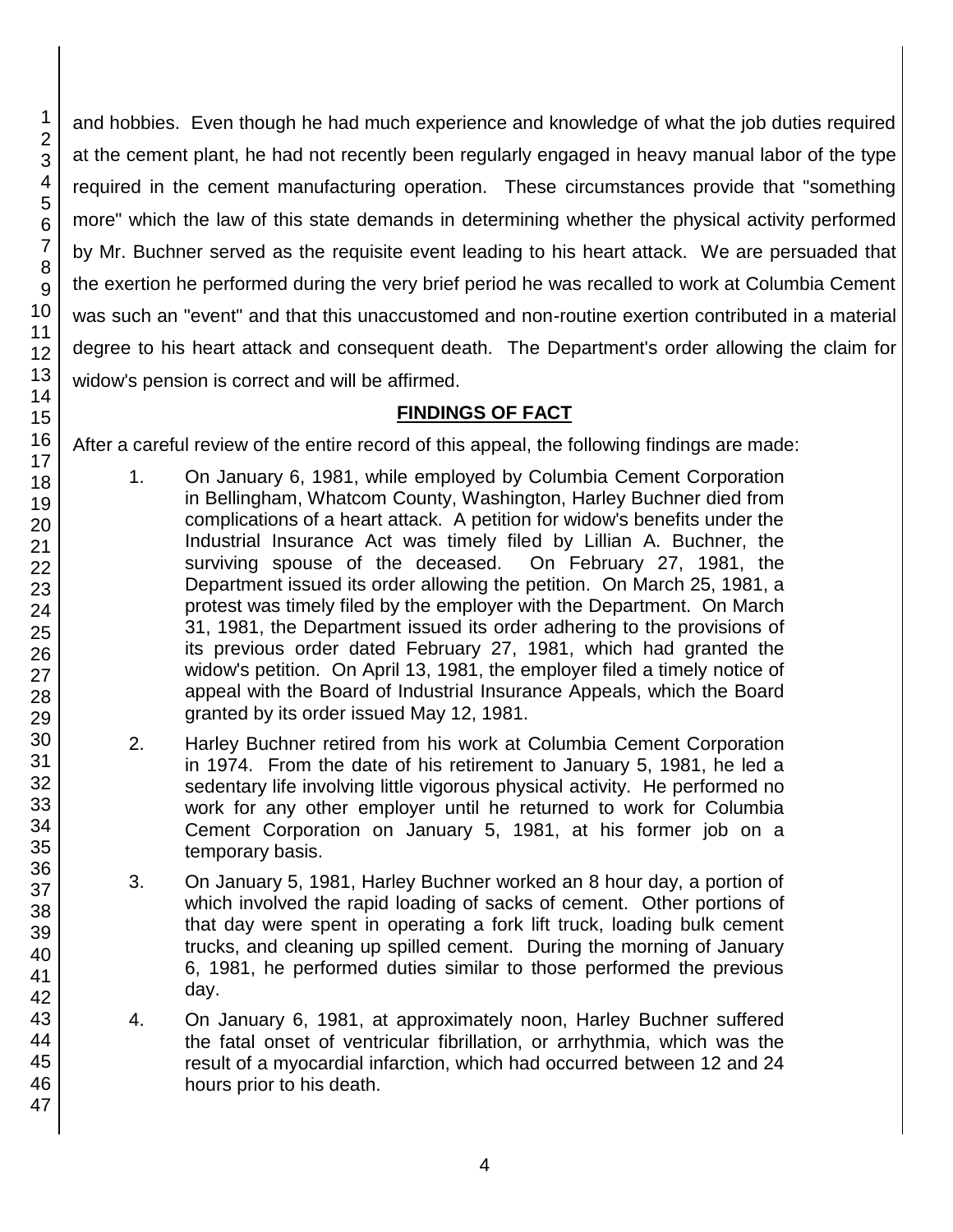- 5. At the time he returned to work for the employer on January 5, 1981, Harley Buchner suffered from coronary artery disease which had the effect of decreasing the internal diameter of coronary arteries and produced a resultant restriction to the flow of blood supplying oxygen to heart muscle.
- 6. Because of the intervening 6 or 7 years of sedentary activity, on January 5 and 6, 1981 Harley Buchner was not performing tasks at the time of his heart attack which were routine for him as he had not been regularly engaged in any occupation and certainly not that of cement manufacturing for a substantial period prior to January, 1981. The exertion required by the nature of the work on January 5, 1981 increased the demand for oxygen by his heart muscle, which could not be adequately supplied because of his underlying condition. The result was his myocardial infarction, which in turn produced the arrhythmia causing his death 12 to 24 hours after the infarction.

### **CONCLUSIONS OF LAW**

Based upon the foregoing findings of fact, the following conclusions are reached.

- 1. This Board had jurisdiction over the parties and the subject matter of this appeal.
- 2. On or about January 5, 1981, Harley Buchner sustained an industrial injury as defined by RCW 51.08.100, which resulted in his death.
- 3. The order of the Department of Labor and Industries issued March 31, 1981, adhering to the provisions of its previous order dated February 27, 1981, allowing the petition for widow's benefits filed by Lillian A. Buchner, surviving spouse of Harley Buchner, deceased, is correct and should be affirmed.

It is so ORDERED.

Dated this 9th day of September, 1982

BOARD OF INDUSTRIAL INSURANCE APPEALS

/s/\_\_\_\_\_\_\_\_\_\_\_\_\_\_\_\_\_\_\_\_\_\_\_\_\_\_\_\_\_\_\_\_\_\_\_\_\_ MICHAEL L. HALL Chairman

/s/\_\_\_\_\_\_\_\_\_\_\_\_\_\_\_\_\_\_\_\_\_\_\_\_\_\_\_\_\_\_\_\_\_\_\_\_\_

FRANK E. FENNERTY, JR. Member

### **DISSENTING OPINION**

I dissent from the Board majority's opinion for two reasons: (1) The majority's interpretation of the governing legal principle does violence to the settled law on heart cases in this state; and (2) the majority's opinion finds the existence of proximate causation, which I believe was not shown by a preponderance of the medical evidence.

1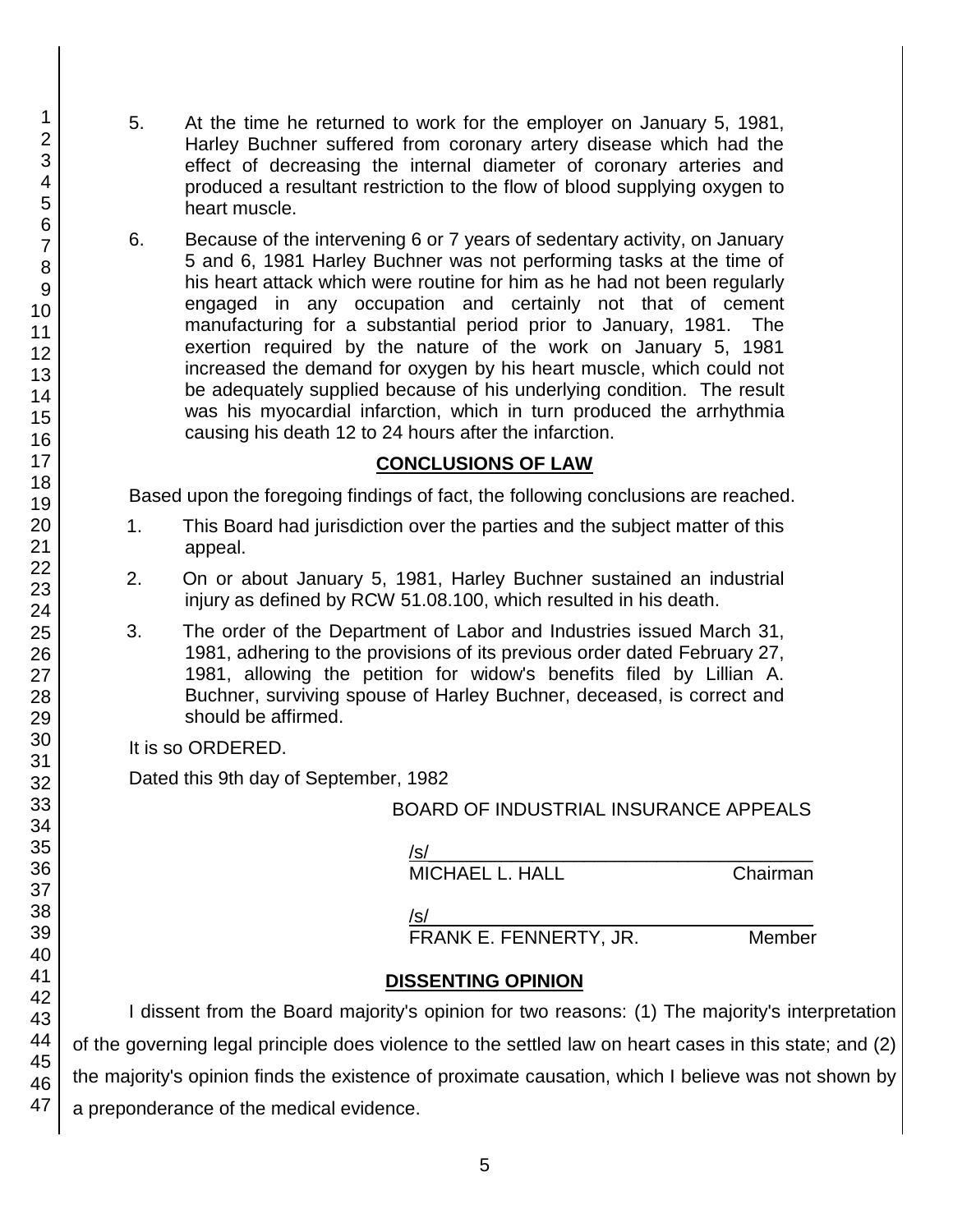The Proposed Decision and Order of our industrial appeals judge correctly reviews and analyzes the major appellate interpretations relative to heart attacks as industrial injuries in this state. It is well-reasoned, and I think reaches the only tenable conclusion. The Board majority's application of Louderback v. Department of Labor and Industries, 19 Wn. App. 138 (1978), to the facts in this case appears to be an attempt to resurrect McCormick Lumber Co. v. Department of Labor and Industries, 7 Wn. 2d 40 (1941), which was emphatically over- ruled by Windust v. Department of Labor and Industries, 52 Wn. 2d 33 (1958). The discredited rule set forth in McCormick (as quoted in the Proposed Decision and Order) reads as follows:

> "An accident arises out of employment when the required exertion producing the accident is too great for the man undertaking the work, whatever the degree of exertion or the condition of the workman's health." (Emphasis supplied)

I have no particular quarrel with the holding of Louderback, supra, at page 142, (and reiterated at lines 8-16, page 4, of the Board majority's decision) which attempts to harmonize the current case law on heart attack cases. However, I certainly disagree with the majority's "stretching" of the effect of Louderback to encompass the instant case, by saying that (1) Mr. Buchner was not previously engaged in this occupation because he had not "recently" been so engaged, and (2) by saying that the duties of the job were "non-routine for him" because of the intervening period of retirement.

In my view, the Louderback case holding does not provide legal coverage for a factual situation like that presented here. Neither sub-parts (1) or (2) thereof have a requirement about how "recently" the worker had regularly engaged in the occupation or its routine tasks, only that he had "previously" done so. Without a doubt, this worker had previously done so for many years.

The Proposed Decision and Order correctly notes that, while Mr. Buchner's activity on January 5, 1981 was not a usual and routine day for him in view of the intervening retirement period, the work being done entailed only the usual and routine duties of the job, with no more exertion than routinely required for that job. I believe this is the test, according full consideration to the Louderback holding, particularly sub-part (3) thereof, as well as Woods v. Department of Labor and Industries, 62 Wn. 2d 389 (1963), and Lawson v. Department of Labor and Industries, 63 Wn. 2d 79 (1963), at pages 82 and 83. Thus, as a matter of law, there was no industrial "injury" under our Act.

The Board majority, in reaching its opposite conclusion on this legal issue, necessarily had to also find as a fact that there was proximate causation between Mr. Buchner's job activity on

1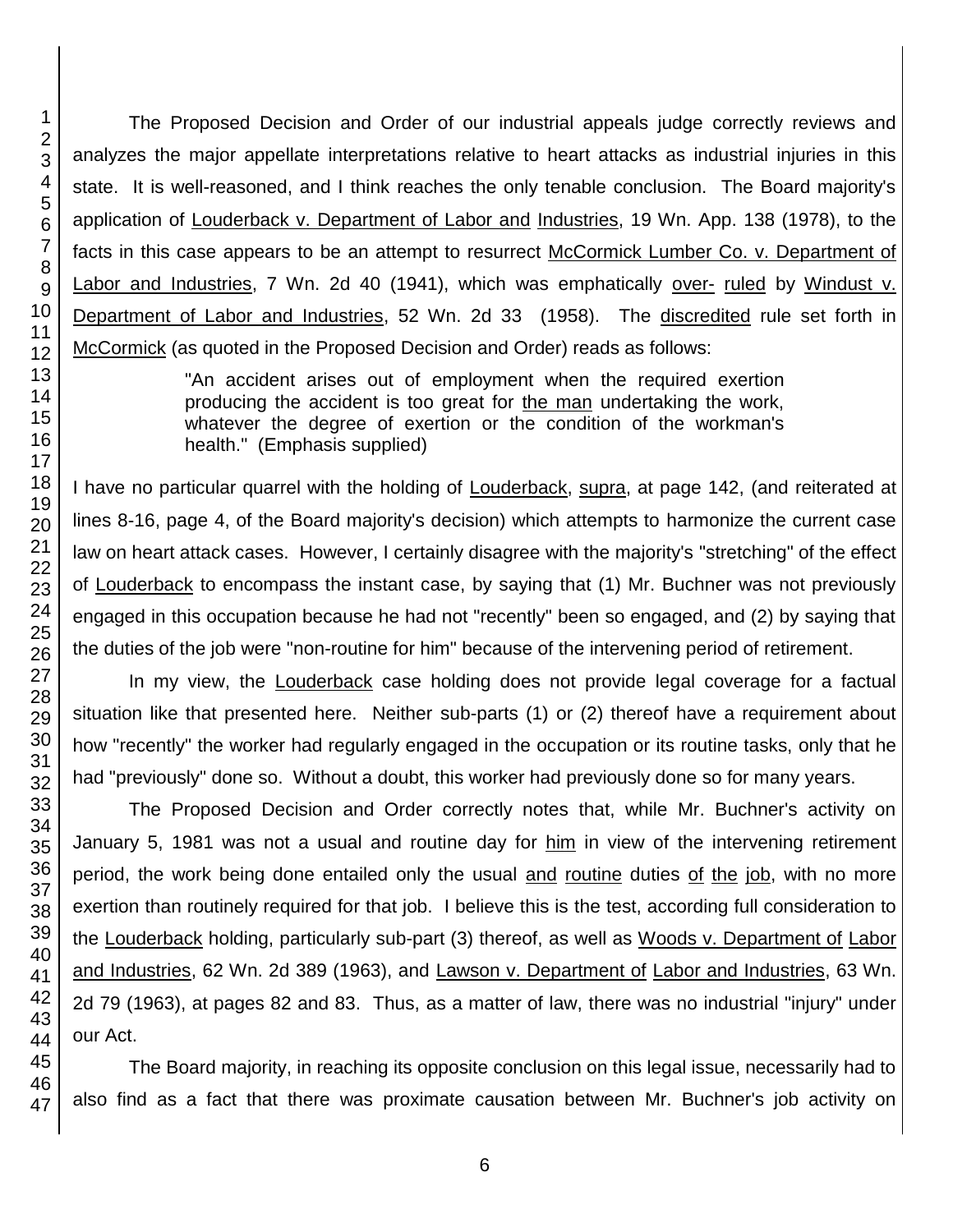January 5, 1981 and his myocardial infarction. This the majority did, by briefly asserting that the preponderance of medical evidence supports such causation. I disagree.

Although the employer, as the appealing party here, had the obligation of presenting its case-in-chief first (RCW 51.52.050), the petitioner and the Department had the ultimate burden of proof, i.e., burden of persuasion. Olympia Brewing Co. v. Department of Labor and Industries, 34 Wn. 2d 498,505 (1949). In that case, the court reiterated the rule:

> "We have again and again declared that, while the act should be liberally construed in favor of those who come within its terms, persons who claim rights thereunder should be held to strict proof of their right to receive the benefits provided by the act (citations omitted)."

The autopsy was performed by Dr. Robert P. Gibb, a pathologist. His report was stipulated into evidence as Exhibit No. 1. The medical specialty of Dr. W. B. Hamlin, who testified on behalf of the petitioner, is also pathology. The employer presented Dr. Roland Trenouth, a cardiologist, who specializes in diseases of the heart and their treatment: It does not appear that Dr. Hamlin has ever treated any patient for a heart problem.

In his report, Dr. Gibbs stated the cause of death to be as follows: "Acute myocardial infarction due to thrombosis of coronary artery and (2) atherosclerosis of coronary arteries, marked."

Drs. Hamlin and Trenouth both agreed with the autopsy report in that the onset of Mr.Buchner's myocardial infarction was 12 to 24 hours prior to his death, which would be from approximately 12:00 noon on Monday, January 5, 1981 to approximately 12:00 p.m. that evening.

This means that the deceased spent approximately one-third of that 12-hour period working. Time wise, the odds are two to one that the myocardial infarction occurred while he was not working.

Dr. Hamlin agreed with Dr. Trenouth that only 12% of myocardial infarcts occurred during heavy to moderate exertion, and that 60% occur at rest at night. However, Dr. Hamlin added the opinion that it is open to some question as to the exact instant that the anoxic (lack of oxygen to the heart) episode occurs and the heart muscle dies.

Both Dr. Trenouth and Dr. Gibb agree that the myocardial infarction was precipitated by a thrombosis (blockage) of the coronary artery. Dr. Hamlin waffles on this point before reaching the opposite opinion that anoxia, brought about by the exertion of Mr. Buchner's work on January 5, 1981, caused a portion of his heart muscle to die.